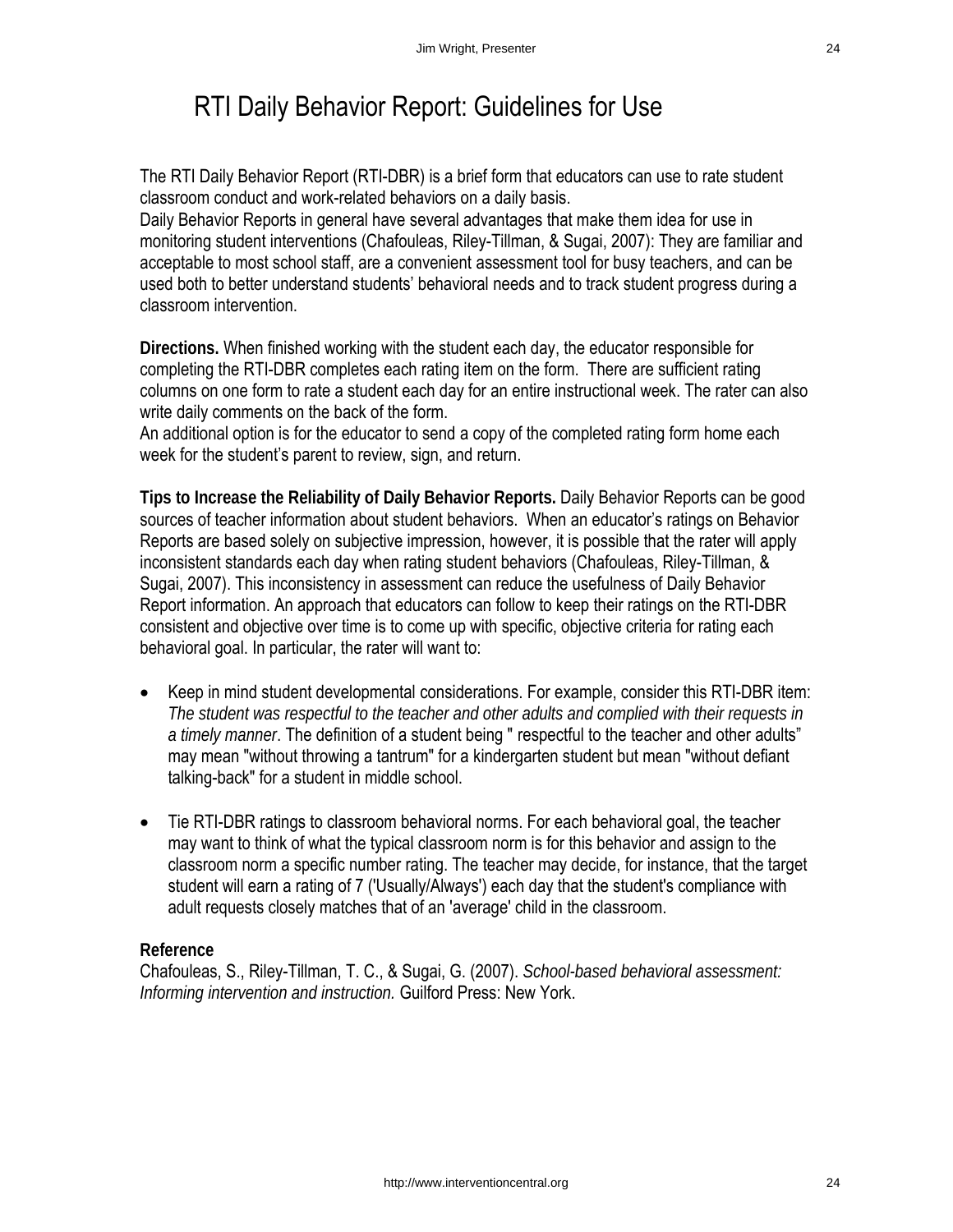## Student Daily Behavior Report

**Student Name:\_\_\_\_\_\_\_\_\_\_\_\_\_\_\_\_\_\_\_\_\_\_\_\_\_\_\_\_\_\_\_\_\_\_\_\_\_\_\_\_\_\_\_\_\_\_\_\_\_ Grade: \_\_\_\_\_\_\_\_\_\_** 

**Person Completing This Report Card: \_\_\_\_\_\_\_\_\_\_\_\_\_\_\_\_\_\_\_\_\_\_\_\_\_\_\_\_\_\_\_\_\_\_\_\_\_\_\_\_\_\_\_\_\_\_** 

**Directions:** At the end of the school day or class period, rate the student on the behaviors below. Write your ratings into the appropriate box on the right of the page and record the *date* of each rating. You may also write daily comments about the student's behavior on the back of this sheet.

| <b>Student Behaviors</b>                                                                                                                                                                         | <b>MON</b> | <b>TUES</b> | <b>WED</b> | <b>THURS</b> | <b>FRI</b> |
|--------------------------------------------------------------------------------------------------------------------------------------------------------------------------------------------------|------------|-------------|------------|--------------|------------|
| The student got along with classmates and<br>used socially appropriate behaviors.<br>$1 \t2 \t3 \t4 \t5 \t6$<br>8<br>$\overline{7}$<br>9<br>Never/Seldom Sometimes Most/All of the Time          |            |             |            |              |            |
| The student was respectful to the teacher and<br>other adults and complied with their requests<br>in a timely manner.<br>$2$ 3 4 5 6 7 8 9<br>Never/Seldom Sometimes Most/All of the Time        |            |             |            |              |            |
| The student paid attention to teacher<br>instructions and classroom lessons and<br>focused on his/her work assignments.<br>$2$ 3 4 5 6 7 8 9<br>1<br>Never/Seldom Sometimes Most/All of the Time |            |             |            |              |            |
| The student completed and turned in classwork<br>and homework assignments.<br>0-19% 20-39% 40-59% 60-79% 80-100%                                                                                 |            |             |            |              |            |
| (Optional Behavior)<br>9<br>8<br>5<br>3<br>7<br>2<br>4<br>6<br>Never/Seldom Sometimes Most/All of the Time                                                                                       |            |             |            |              |            |

**Parent Sign-Off** (Optional): I have reviewed this Behavior Report Card and discussed it with my child.

| Parent Signature: | Date: |  |
|-------------------|-------|--|
|                   |       |  |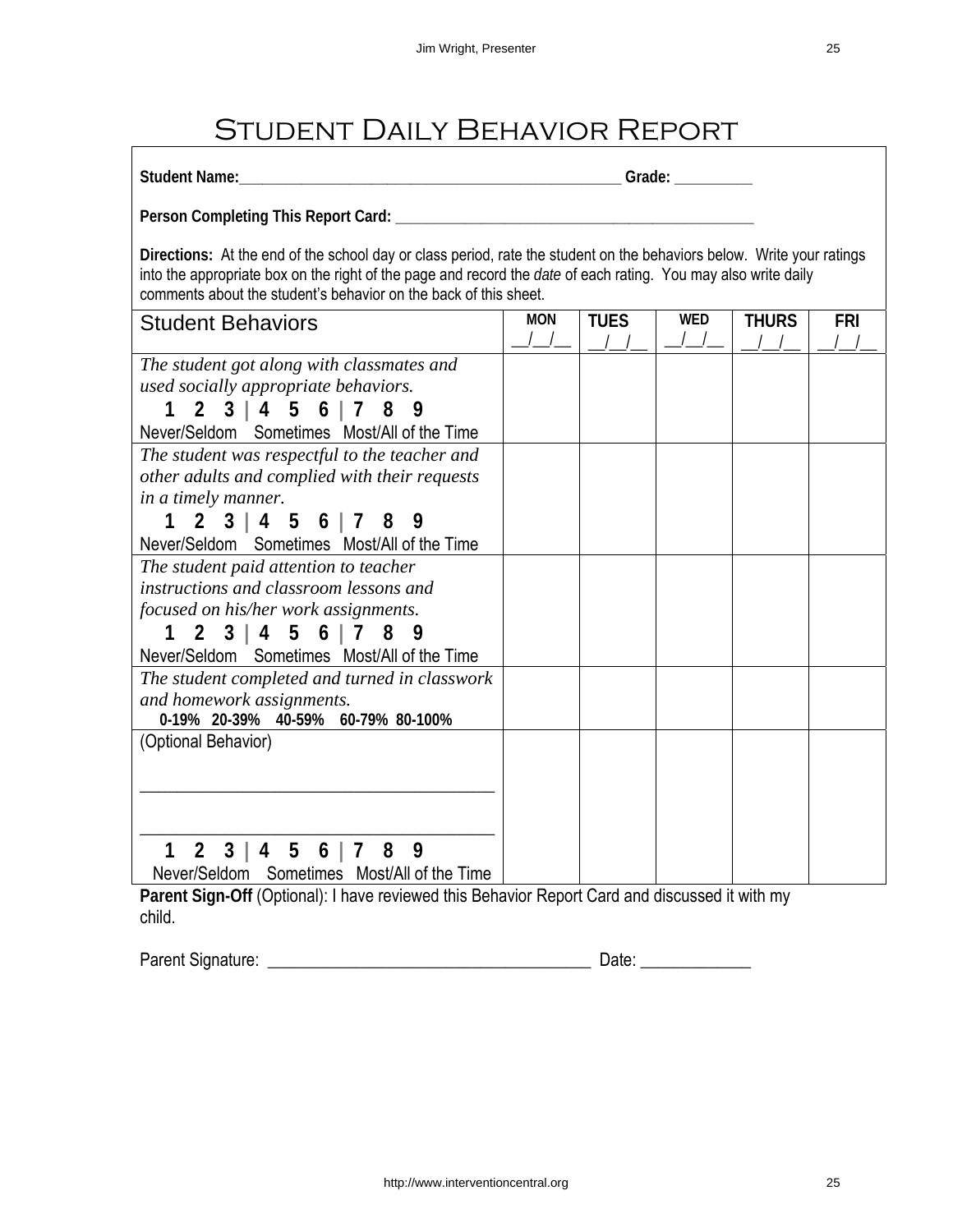# Daily Behavior Report: Optional Comments

| Monday--Date: |  |
|---------------|--|
|               |  |
|               |  |
|               |  |
|               |  |

Tuesday-- Date: \_\_\_\_\_\_\_\_\_

| Wednesday-- Date: _________ |  |
|-----------------------------|--|
|                             |  |
|                             |  |
|                             |  |
|                             |  |

| Thursday-- Date: __________ |
|-----------------------------|
|                             |
|                             |
|                             |
|                             |

| Friday--Date: _________ |
|-------------------------|
|                         |
|                         |
|                         |
|                         |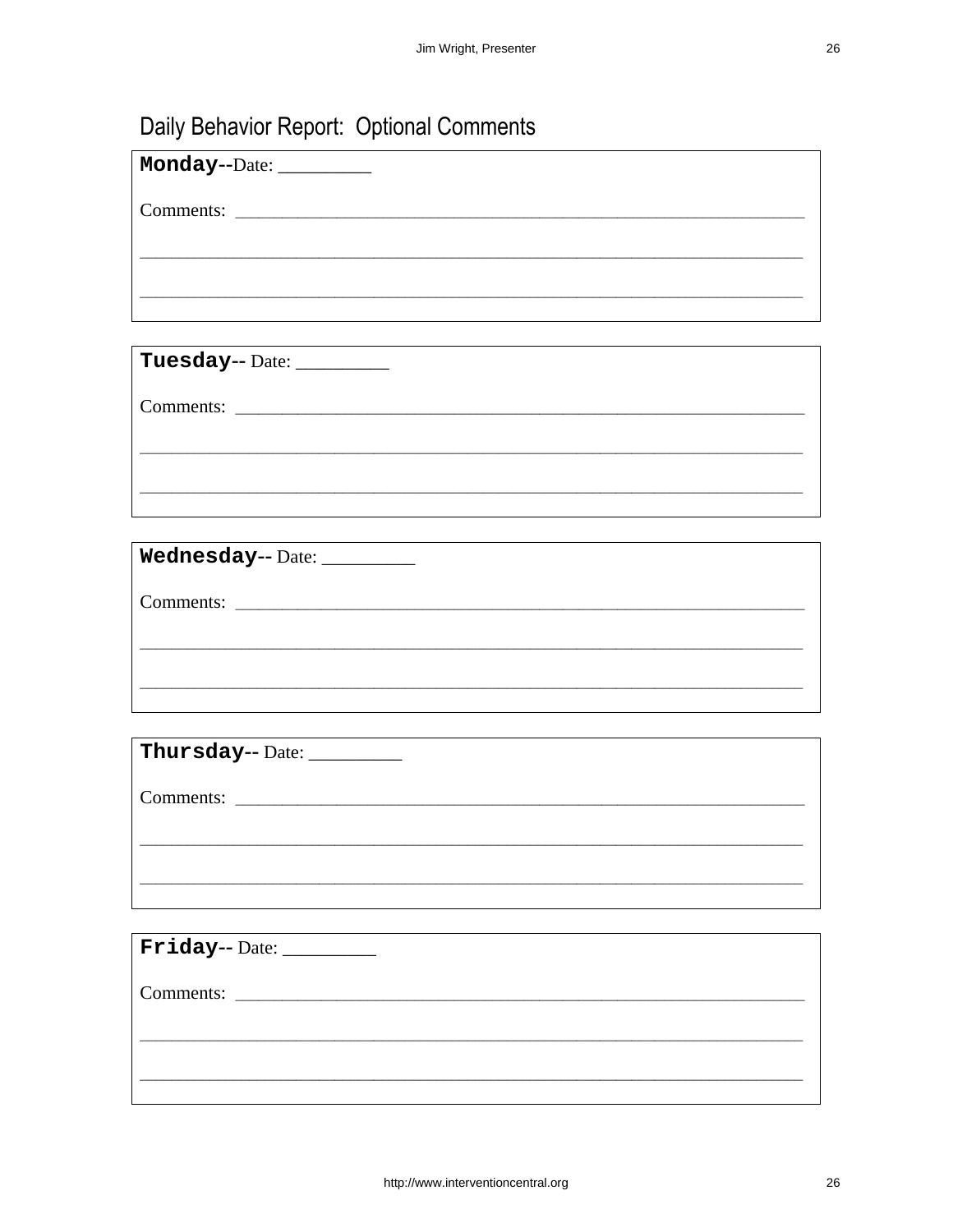## Student Daily Behavior Report: Progress-Monitoring Chart

**Directions:** Plot daily teacher DBRC ratings and summarize notable teacher comments on the progress-monitoring charts below.

| <b>Student Name:</b> |                                                                |                                                                    |                                                                                        |                                                               |                  |
|----------------------|----------------------------------------------------------------|--------------------------------------------------------------------|----------------------------------------------------------------------------------------|---------------------------------------------------------------|------------------|
|                      |                                                                |                                                                    |                                                                                        |                                                               |                  |
|                      | M T W Th F                                                     | M T W Th F                                                         | M T W Th F                                                                             | M T W Th F                                                    |                  |
|                      |                                                                |                                                                    | The student got along with classmates and used socially appropriate behaviors.         |                                                               |                  |
|                      | 900000                                                         | 0 0 0 0 0 9 0 0 0 0                                                | $\bigcap$                                                                              | $\begin{smallmatrix} 0 & 0 & 0 & 0 & 0 & 9 \end{smallmatrix}$ |                  |
|                      | Usually/Always $8 \circ \circ \circ \circ \circ$               |                                                                    | 0 0 0 0 0 8 0 0 0 0 0                                                                  | $\circ$ $\circ$ $\circ$ $\circ$ $\circ$ $\circ$               | Usually/Always   |
|                      | ∩                                                              | $\bigcirc$<br>$\bigcirc$<br>$\bigcirc$<br>$\bigcirc$<br>$\bigcirc$ | 7<br>$\circ$ $\circ$<br>$\circ$ $\circ$<br>∩                                           | 0 0 0 0 0 7                                                   |                  |
|                      | 6 O<br>$\bigcap$<br>$\bigcap$<br>$\bigcap$<br>$\left( \right)$ | ∩<br>$\bigcirc$<br>∩<br>$\left($ )<br>$\left($ )                   | 6<br><sup>.</sup> O<br>$\bigcirc$<br>$\bigcap$<br>$\left( \right)$<br>$\left( \right)$ | ∩<br>$O$ $O$ $O$ 6<br>$\bigcirc$                              |                  |
|                      | Sometimes $5 \circ$ $0 \circ$ $0 \circ$ $0$                    | O O                                                                | 000 5 0 0 0 0<br>$\bigcap$                                                             | $\Omega$<br>$\circ \circ \circ \circ \circ$                   | <b>Sometimes</b> |
|                      | 4 () () ()<br>$\bigcap$<br>◯                                   | O O<br>$\bigcirc$<br>$\bigcirc$<br>$\bigcap$                       | O O<br>$\overline{4}$<br>$\bigcirc$<br>$\bigcirc$<br>$\bigcirc$                        | $\bigcirc$<br>$\bigcirc$ $\bigcirc$ $\bigcirc$ $\bigcirc$ 4   |                  |
|                      | 3 O<br>$\bigcap$<br>$\left( \right)$<br>$\left( \right)$<br>() | ◯<br>$\bigcap$<br>$\left( \right)$<br>()                           | $\mathbf{3}$<br>()<br>$\left( \quad \right)$<br>$\left( \quad \right)$<br>0            | ∩<br>◯<br>$\bigcirc$ 3<br>$\bigcirc$<br>$\left( \right)$      |                  |
|                      | Never/Seldom $2 \circ \circ \circ \circ \circ \circ$           | O O O O O                                                          | 2 0 0 0 0 0 0 0 0 0 0 2 Never/Seldom                                                   |                                                               |                  |
|                      |                                                                |                                                                    | $\left( \quad \right)$<br>( )                                                          | $\bigcirc$<br>O <sub>1</sub><br>$\left( \quad \right)$<br>( ) |                  |
|                      | .F<br>w<br>In.                                                 | M<br>W<br>$1h$ F                                                   | M<br>W<br>Ih F                                                                         | M<br>1hF<br>w                                                 |                  |

*The student was respectful to the teacher and other adults and complied with their requests in a timely manner.* 

|  | MTWThF MTWThF MTWThF MTWThF        |  |           |
|--|------------------------------------|--|-----------|
|  | 100000 00000 1 00000 000001        |  |           |
|  |                                    |  |           |
|  | 300000 00000 3 00000 000003        |  |           |
|  | 400000 00000 4 00000 000004        |  |           |
|  | Sometimes $5000000000050000000005$ |  | Sometimes |
|  | 600000 00000 6 00000 000006        |  |           |
|  | 700000 00000 7 00000 000007        |  |           |
|  |                                    |  |           |
|  | 900000 00000 9 00000 000009        |  |           |

*The student paid attention to teacher instructions and classroom lessons and focused on his/her work assignments.* 

|                                       | мт                          | W<br>Th F                   | MTWThE MTWThE |  |  | M T W Th F |  |           |
|---------------------------------------|-----------------------------|-----------------------------|---------------|--|--|------------|--|-----------|
|                                       |                             | 100000 00000 1 00000 000001 |               |  |  |            |  |           |
|                                       |                             |                             |               |  |  |            |  |           |
|                                       | 300000 00000 3 00000 000003 |                             |               |  |  |            |  |           |
|                                       | 400000 00000 4 00000 000004 |                             |               |  |  |            |  |           |
| Sometimes 500000 000000 500000 000005 |                             |                             |               |  |  |            |  | Sometimes |
|                                       | 600000 00000 6 00000 000006 |                             |               |  |  |            |  |           |
|                                       | 700000 00000 7 00000 000007 |                             |               |  |  |            |  |           |
|                                       |                             |                             |               |  |  |            |  |           |
|                                       | 900000 00000 9 00000 000009 |                             |               |  |  |            |  |           |
|                                       |                             |                             |               |  |  |            |  |           |